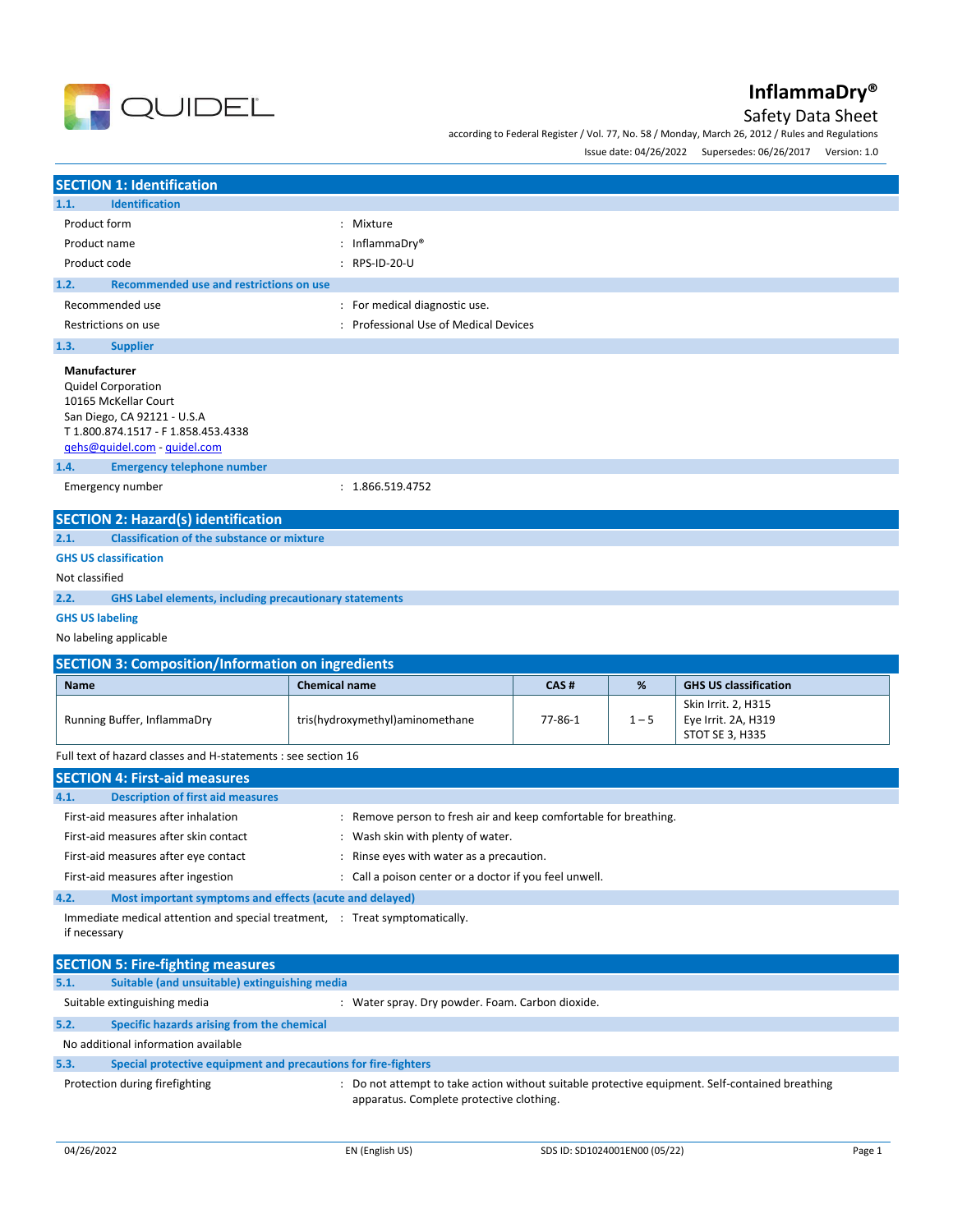

## Safety Data Sheet

according to Federal Register / Vol. 77, No. 58 / Monday, March 26, 2012 / Rules and Regulations

Issue date: 04/26/2022 Supersedes: 06/26/2017 Version: 1.0

|          |                                                                                                            | issue date: 04/26/2022 Supersedes: 06/26/2017<br>version: 1.0                                         |
|----------|------------------------------------------------------------------------------------------------------------|-------------------------------------------------------------------------------------------------------|
|          | <b>SECTION 6: Accidental release measures</b>                                                              |                                                                                                       |
| 6.1.     | Personal precautions, protective equipment and emergency procedures                                        |                                                                                                       |
| 6.1.1.   | For non-emergency personnel                                                                                |                                                                                                       |
|          | <b>Emergency procedures</b>                                                                                | : Ventilate spillage area.                                                                            |
| 6.1.2.   | For emergency responders                                                                                   |                                                                                                       |
|          | Protective equipment                                                                                       | Do not attempt to take action without suitable protective equipment. For further information refer to |
|          |                                                                                                            | section 8: "Exposure controls/personal protection".                                                   |
| 6.2.     | <b>Environmental precautions</b>                                                                           |                                                                                                       |
|          | <b>Environmental precautions</b>                                                                           | : Avoid release to the environment.                                                                   |
| 6.3.     | Methods and material for containment and cleaning up                                                       |                                                                                                       |
|          | Methods for cleaning up                                                                                    | : Take up liquid spill into absorbent material.                                                       |
|          | Other information                                                                                          | Dispose of materials or solid residues at an authorized site.                                         |
|          | Reference to other sections                                                                                | For further information refer to section 13.                                                          |
|          | <b>SECTION 7: Handling and storage</b>                                                                     |                                                                                                       |
| 7.1.     | <b>Precautions for safe handling</b>                                                                       |                                                                                                       |
|          | Precautions for safe handling                                                                              | : Ensure good ventilation of the work station. Wear personal protective equipment.                    |
|          | Hygiene measures                                                                                           | : Do not eat, drink or smoke when using this product. Always wash hands after handling the product.   |
| 7.2.     | Conditions for safe storage, including any incompatibilities                                               |                                                                                                       |
|          | Storage conditions                                                                                         | : Store in a well-ventilated place. Keep cool.                                                        |
|          | <b>SECTION 8: Exposure controls/personal protection</b>                                                    |                                                                                                       |
| 8.1.     | <b>Control parameters</b>                                                                                  |                                                                                                       |
|          | No additional information available                                                                        |                                                                                                       |
| 8.2.     | <b>Appropriate engineering controls</b>                                                                    |                                                                                                       |
|          | Appropriate engineering controls                                                                           | : Ensure good ventilation of the work station.                                                        |
|          | Environmental exposure controls                                                                            | : Avoid release to the environment.                                                                   |
| 8.3.     | Individual protection measures/Personal protective equipment                                               |                                                                                                       |
|          | <b>Materials for protective clothing:</b>                                                                  |                                                                                                       |
| Lab coat |                                                                                                            |                                                                                                       |
|          | Hand protection:                                                                                           |                                                                                                       |
|          | Protective gloves                                                                                          |                                                                                                       |
|          |                                                                                                            |                                                                                                       |
|          | Eye protection:                                                                                            |                                                                                                       |
|          | Safety glasses                                                                                             |                                                                                                       |
|          | Skin and body protection:                                                                                  |                                                                                                       |
|          | Wear suitable protective clothing                                                                          |                                                                                                       |
|          | <b>Respiratory protection:</b><br>In case of insufficient ventilation, wear suitable respiratory equipment |                                                                                                       |
|          |                                                                                                            |                                                                                                       |
|          | Personal protective equipment symbol(s):                                                                   |                                                                                                       |
|          |                                                                                                            |                                                                                                       |

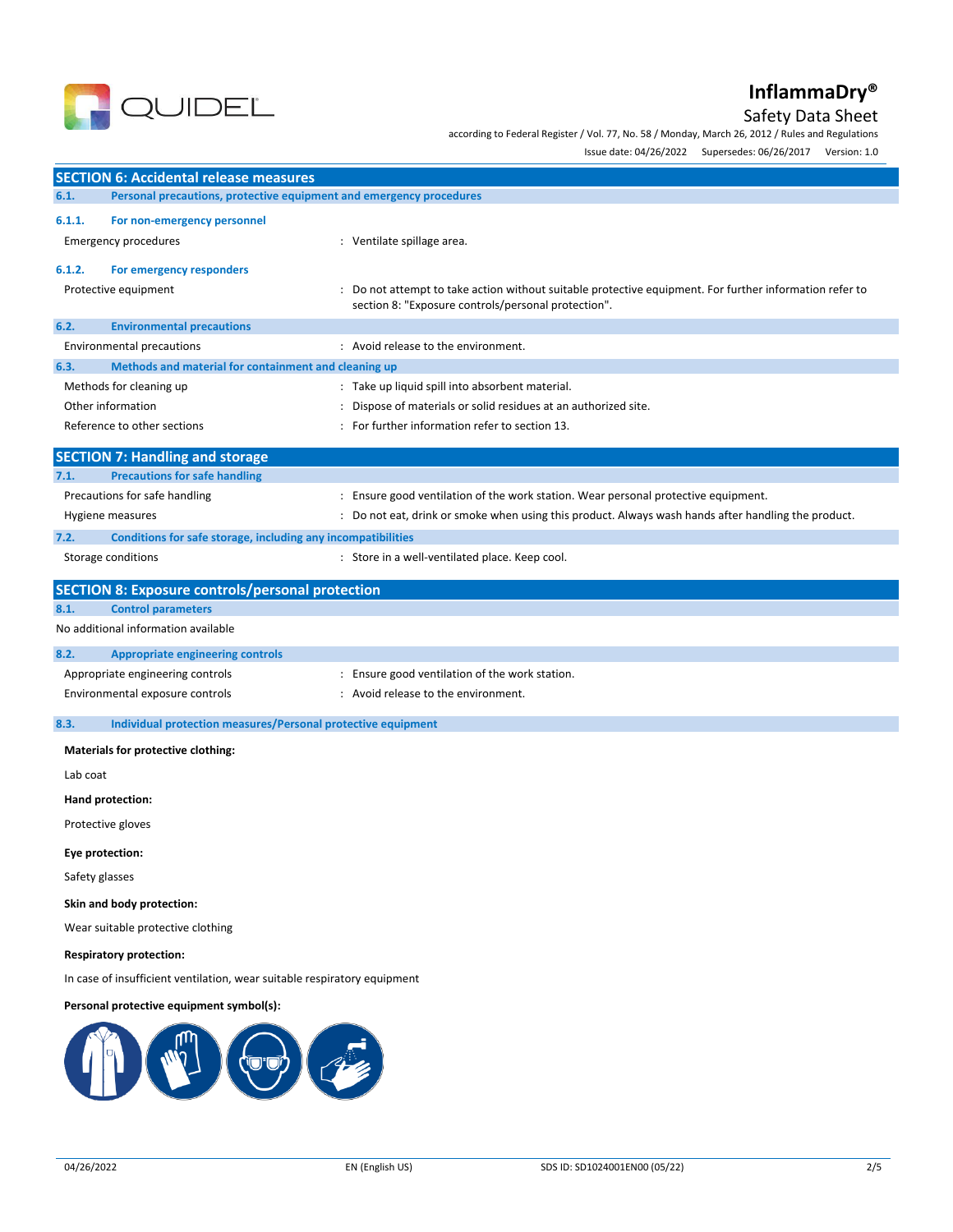

### Safety Data Sheet

according to Federal Register / Vol. 77, No. 58 / Monday, March 26, 2012 / Rules and Regulations Issue date: 04/26/2022 Supersedes: 06/26/2017 Version: 1.0

#### **Other information:**

Do not eat, drink or smoke when using this product.

| <b>SECTION 9: Physical and chemical properties</b>                                 |                     |  |  |  |
|------------------------------------------------------------------------------------|---------------------|--|--|--|
| 9.1.<br>Information on basic physical and chemical properties                      |                     |  |  |  |
| Physical state                                                                     | : Liquid            |  |  |  |
| Color                                                                              | : No data available |  |  |  |
| Odor                                                                               | No data available   |  |  |  |
| Odor threshold                                                                     | : No data available |  |  |  |
| рH                                                                                 | : 9.5               |  |  |  |
| Melting point                                                                      | : Not applicable    |  |  |  |
| Freezing point                                                                     | No data available   |  |  |  |
| <b>Boiling point</b>                                                               | No data available   |  |  |  |
| Flash point                                                                        | No data available   |  |  |  |
| Relative evaporation rate (butyl acetate=1)                                        | No data available   |  |  |  |
| Flammability (solid, gas)                                                          | Not applicable.     |  |  |  |
| Vapor pressure                                                                     | No data available   |  |  |  |
| Relative vapor density at 20 °C                                                    | No data available   |  |  |  |
| Relative density                                                                   | No data available   |  |  |  |
| Solubility                                                                         | No data available   |  |  |  |
| Partition coefficient n-octanol/water (Log Pow)                                    | No data available   |  |  |  |
| Auto-ignition temperature                                                          | No data available   |  |  |  |
| Decomposition temperature                                                          | No data available   |  |  |  |
| No data availableViscosity, kinematic                                              | No data available   |  |  |  |
| Viscosity, dynamic                                                                 | No data available   |  |  |  |
| <b>Explosion limits</b>                                                            | No data available   |  |  |  |
| <b>Explosive properties</b>                                                        | No data available   |  |  |  |
| Oxidizing properties                                                               | : No data available |  |  |  |
| <b>Other information</b><br>9.2.                                                   |                     |  |  |  |
| No additional information available                                                |                     |  |  |  |
| <b>SECTION 10: Stability and reactivity</b>                                        |                     |  |  |  |
| 10.1.<br><b>Reactivity</b>                                                         |                     |  |  |  |
| The product is non-reactive under normal conditions of use, storage and transport. |                     |  |  |  |
| <b>Chemical stability</b><br>10.2.                                                 |                     |  |  |  |
| Stable under normal conditions.                                                    |                     |  |  |  |
| 10.3.<br><b>Possibility of hazardous reactions</b>                                 |                     |  |  |  |
| No dangerous reactions known under normal conditions of use.                       |                     |  |  |  |
| <b>Conditions to avoid</b><br>10.4.                                                |                     |  |  |  |
| None under recommended storage and handling conditions (see section 7).            |                     |  |  |  |

**10.5. Incompatible materials**

No additional information available

**10.6. Hazardous decomposition products**

Under normal conditions of storage and use, hazardous decomposition products should not be produced.

| <b>SECTION 11: Toxicological information</b> |                 |                               |     |
|----------------------------------------------|-----------------|-------------------------------|-----|
| Acute toxicity (oral)                        | Not classified  |                               |     |
| Acute toxicity (dermal)                      | Not classified  |                               |     |
| Acute toxicity (inhalation)                  | Not classified  |                               |     |
| 04/26/2022                                   | EN (English US) | SDS ID: SD1024001EN00 (05/22) | 3/5 |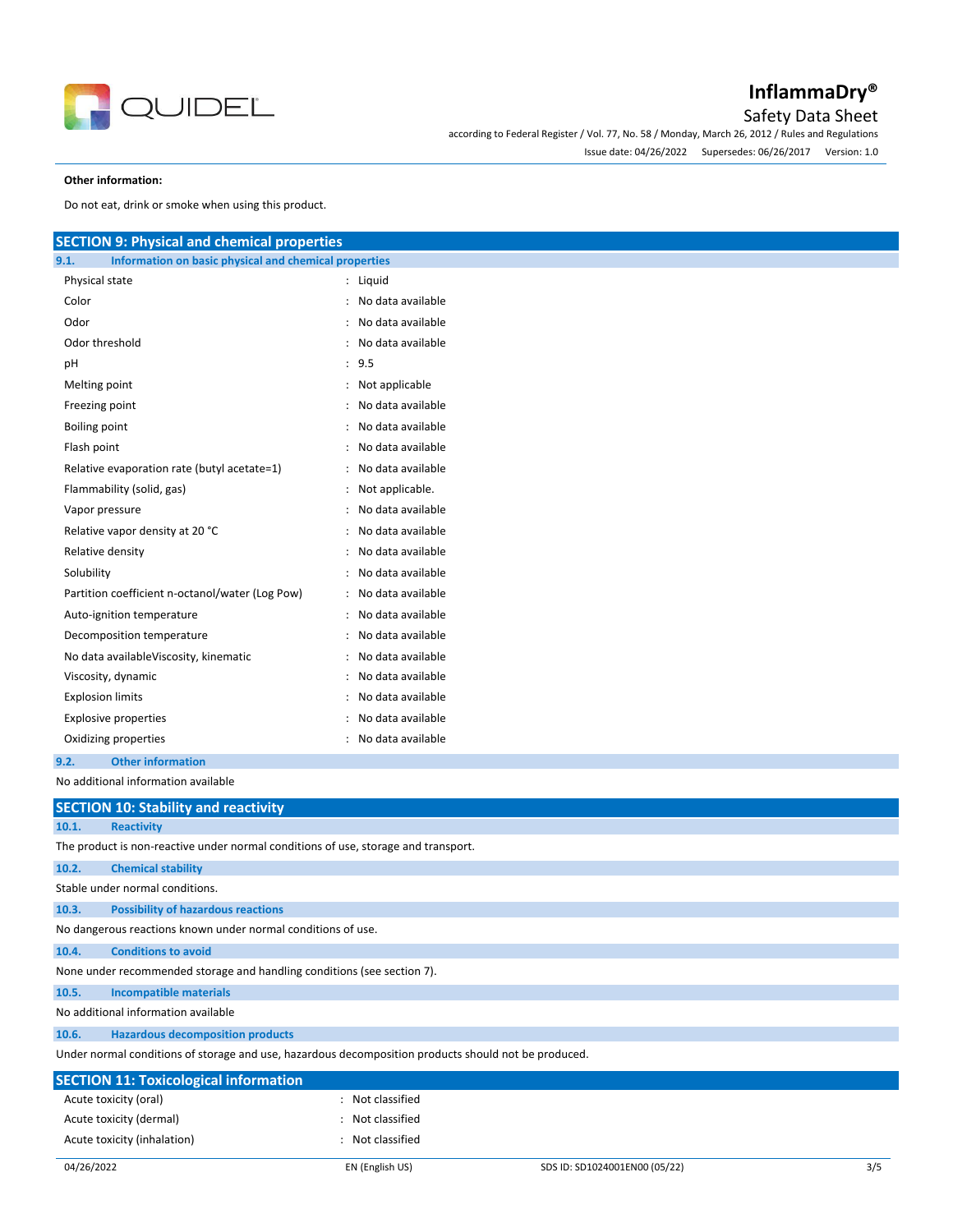

## Safety Data Sheet

according to Federal Register / Vol. 77, No. 58 / Monday, March 26, 2012 / Rules and Regulations

Issue date: 04/26/2022 Supersedes: 06/26/2017 Version: 1.0

| tris(hydroxymethyl)aminomethane (77-86-1)                                                   |                                                                                                                           |  |
|---------------------------------------------------------------------------------------------|---------------------------------------------------------------------------------------------------------------------------|--|
| LD50 oral rat                                                                               | 5900 mg/kg (Rat)                                                                                                          |  |
| ATE US (oral)                                                                               | 5900 mg/kg body weight                                                                                                    |  |
| Skin corrosion/irritation                                                                   | Not classified                                                                                                            |  |
| Serious eye damage/irritation                                                               | Not classified                                                                                                            |  |
| Respiratory or skin sensitization                                                           | Not classified                                                                                                            |  |
| Germ cell mutagenicity                                                                      | Not classified                                                                                                            |  |
| Carcinogenicity                                                                             | Not classified                                                                                                            |  |
| Reproductive toxicity                                                                       | Not classified                                                                                                            |  |
| STOT-single exposure                                                                        | Not classified                                                                                                            |  |
| tris(hydroxymethyl)aminomethane (77-86-1)                                                   |                                                                                                                           |  |
| STOT-single exposure                                                                        | May cause respiratory irritation.                                                                                         |  |
| STOT-repeated exposure                                                                      | : Not classified                                                                                                          |  |
| Aspiration hazard                                                                           | Not classified                                                                                                            |  |
| Viscosity, kinematic                                                                        | No data available                                                                                                         |  |
|                                                                                             |                                                                                                                           |  |
| <b>SECTION 12: Ecological information</b>                                                   |                                                                                                                           |  |
| 12.1.<br><b>Toxicity</b>                                                                    |                                                                                                                           |  |
| Ecology - general                                                                           | : The product is not considered harmful to aquatic organisms or to cause long-term adverse effects in the<br>environment. |  |
| <b>Persistence and degradability</b><br>12.2.                                               |                                                                                                                           |  |
| tris(hydroxymethyl)aminomethane (77-86-1)                                                   |                                                                                                                           |  |
| Persistence and degradability                                                               | Biodegradability in water: no data available.                                                                             |  |
| <b>Bioaccumulative potential</b><br>12.3.                                                   |                                                                                                                           |  |
| tris(hydroxymethyl)aminomethane (77-86-1)                                                   |                                                                                                                           |  |
| Partition coefficient n-octanol/water (Log Pow)                                             | $-1.56$                                                                                                                   |  |
| Bioaccumulative potential                                                                   | Not bioaccumulative.                                                                                                      |  |
| 12.4.<br><b>Mobility in soil</b>                                                            |                                                                                                                           |  |
| No additional information available                                                         |                                                                                                                           |  |
| <b>Other adverse effects</b><br>12.5.                                                       |                                                                                                                           |  |
| No additional information available                                                         |                                                                                                                           |  |
| <b>SECTION 13: Disposal considerations</b>                                                  |                                                                                                                           |  |
| 13.1.<br><b>Disposal methods</b>                                                            |                                                                                                                           |  |
| Regional legislation (waste)                                                                | : Disposal must be done according to official regulations.                                                                |  |
| Waste treatment methods                                                                     | Dispose of contents/container in accordance with licensed collector's sorting instructions.                               |  |
| Sewage disposal recommendations<br>Disposal must be done according to official regulations. |                                                                                                                           |  |
| Ecology - waste materials                                                                   | Avoid release to the environment.                                                                                         |  |
| <b>SECTION 14: Transport information</b>                                                    |                                                                                                                           |  |

**Department of Transportation (DOT)**

Not regulated

**International Maritime Dangerous Goods (IMDG)**

Not regulated

**International Air Transport Association (IATA)**

Not regulated